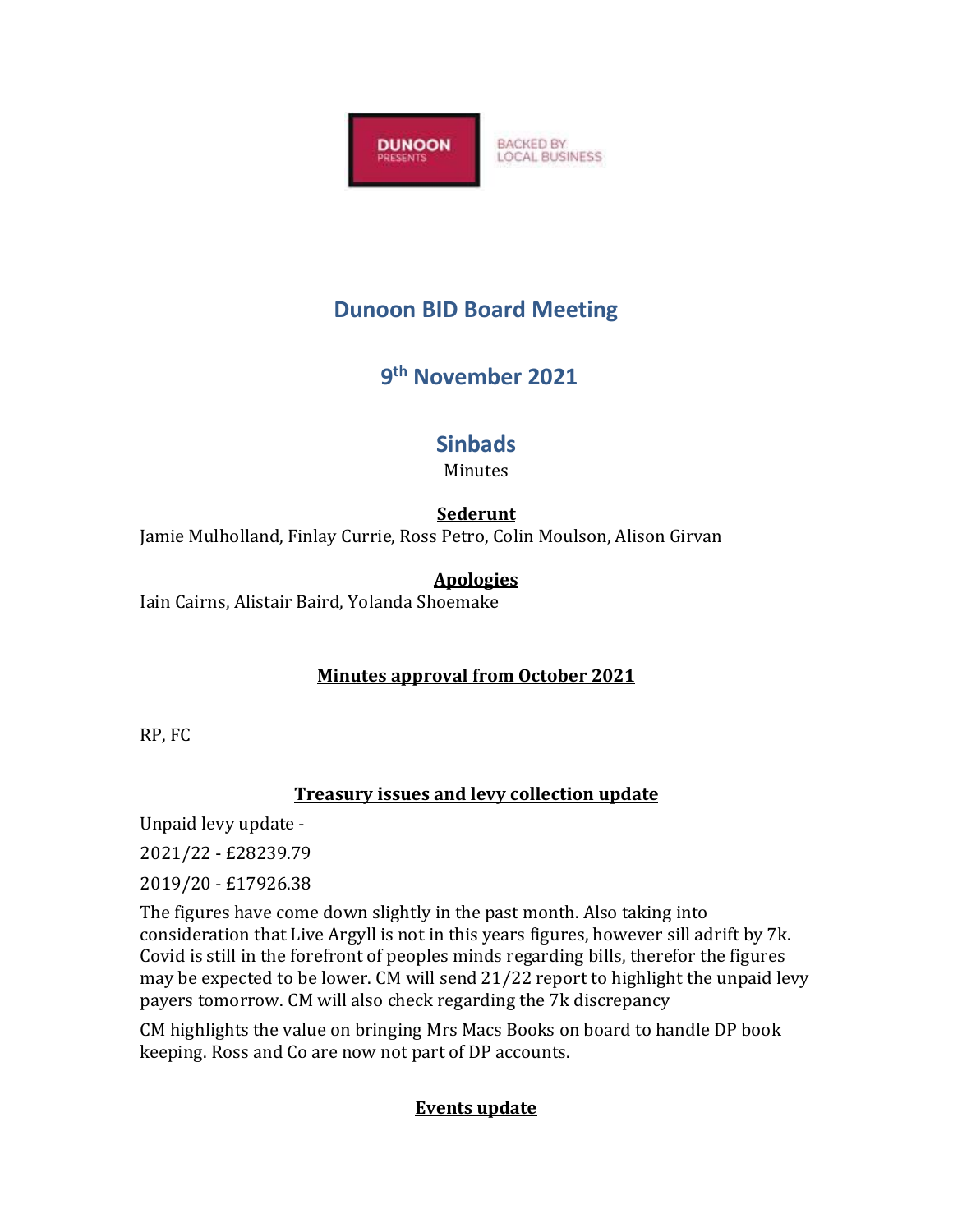CM and JM are busy organising Dunoon Dazzles Winterfest. Bar licensing should be in within the next week or so. Signs have now been put up on lampposts for public consultation regarding the road closures for the event.

Tents and events can no longer do the market stalls, however there is now a wet weather contingency plan in the Burgh Hall incase the weather is bad.

27th, 4th ,11th bodies are needed to build the stalls for the markets. 27th - 20 stalls 4th - 21 stalls 4th - 19 stalls, all needs to be tied down. AG suggests asking the levy payers stall holders to bring someone along to help build their own stalls. Tables and risers will be loaned from the Queens Hall. AG has been in contact with Craig Wilson and he is loaning and setting up the bar, which consists of 2x 2m, back gantry for optics and 4 taps. Looking for experienced people to help work behind the bar - £10/ph. Friday opening 6-11pm, Saturday 2pm-11pm, Sunday (wait to see what is left on Saturday evening.) Bar stock - JM asks if bookers will deliver, AG - will deliver but won't deliver kegs, recommend pick up from Bookers. FC asks if Oakbank could order the Tennants kegs on our behalf, CM will ask about this tomorrow.

JM - look into eventbrite to sell free tickets for the Friday evening gig to gage how busy the event will be.

RP - could a small event be put on on Sunday afternoon to empty the bar? AG open mic?

Light switch on Sat 27th at 5pm, fire brigade will be introduced to the crowd at 4.15 and will turn on the lights.

#### **Projects with A&B Council**

Meeting with Fergus Murray - no meetings for the pier working group that AB and CM were invited on last year.

#### **AOCB**

All accounts will be published to website.

Will ask Alasdair to publish minutes to website.

CM will look into clearing the walkway next to Sinbads.

RP asks what is happening with the pump track as he is taking on a new unit and will not have the storage to keep it anymore. CM get rid of the pump track. RP suggests donating it to the nursery.

Vouchers - CM hopes to get new vouchers out very soon. Need to stop selling the old vouchers. Old vouchers are dated till the end of December but will still be honoured. JM new vouchers don't print the date, whoever is selling write the date of sale and the voucher will be valid for a year after this date. Vouchers will now be redeemed in Burgh Hall.

JM asks about payment for his time for Dunoon Dazzles Winterfest. All are in agreement that JM should be paid for taking time out of his own business to help DP